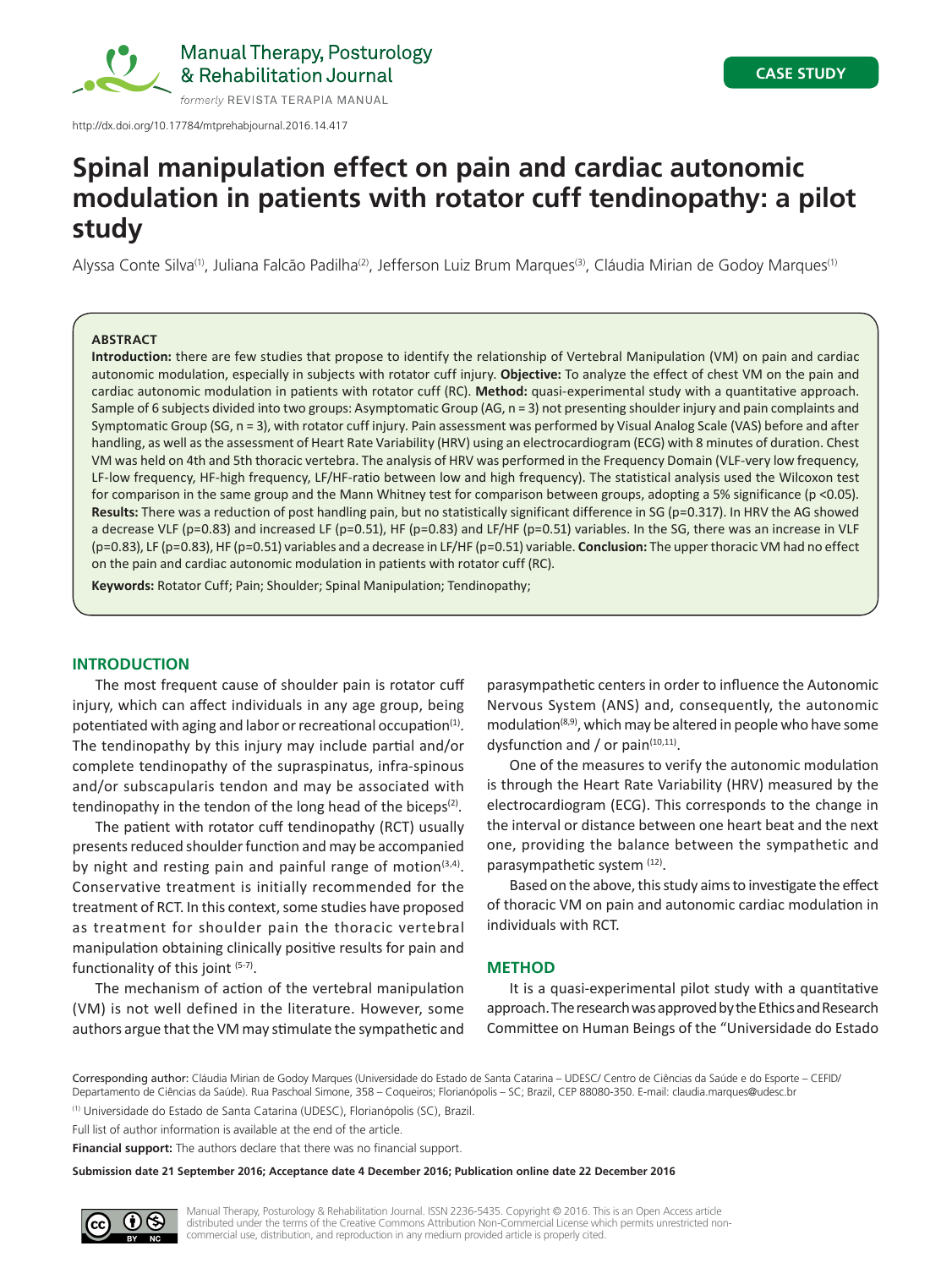

de Santa Catarina" (UDESC) under the Ethical Appreciation Certificate (CAAE) number 37088014.0.0000.0118. All subjects signed the Free and Informed Consent Form to participate in the study.

The subjects were divided into two groups: Asymptomatic Group (AG), without lesion and painful complaint in the shoulder and Symptomatic Group (OS) presenting pain and rotator cuff lesion.

The process of selection of the participants was intentional, with SG inclusion criteria: individuals with rotator cuff tendinopathy of both genders, aged between 20 and 70 years, presenting pain for at least 6 months, who accepted to be submitted to kinetic-functional evaluation, to present a medical diagnosis and/or image of rotator cuff lesion, not to be in physiotherapeutic treatment and not to be using anti-inflammatory drugs and beta-blockers for at least 1 month. For GA, the same criteria were adopted, but with no lesion in the shoulder and pain.

The exclusion criteria considered participants with complete rotator cuff lesion who underwent surgical intervention on the shoulders, presented absolute contraindication for vertebral manipulation (fractures, severe osteoporosis, malignancy, circulatory disorders such as aneurysms, anti-coagulant therapy, atherosclerosis, rheumatoid arthritis (acute phase), spondylolisthesis, vertebral dislocation), painful spinal complaints (chest region), history of surgery or trauma in the spine, pregnant women, history of cancer, neurological disease and visual and/or auditory.

Initially, an anamnesis record was made up using the identification data of each participant and questions pertinent to the research, such as age, gender, shoulder that presented the lesion among others. Subsequently, the kinetic-functional evaluation was performed by a physiotherapist with 5 years of experience in the area to prove the lesion in question. This assessment consisted of five clinical trials, in which the individuals should present at least three with positive results, thus indicating signs of rotator cuff injury $(13)$ . The tests were: (1) Positive Hawkins test; (2) Positive Neer test; (3) Pain during active elevation less than 60 degrees on the scapula plane or the sagittal planel; (4) Positive Jobe Test; (5) Pain or weakness with resisted external rotation of the shoulder with the arm at the side of the body.

Subsequently, the participants were assessed for pain through the Visual Analogue Scale (VAS) before and after manipulation. VAS consists of a scale for assessing the level of pain. In this scale, there is a horizontal line of 10 cm with the number 0 (zero) marked at the left of the line and number 10 (ten) marked at the right of the same line, and 0 corresponding to no pain and 10 to maximum pain $(14)$ . Thus, the individuals made a mark in the line to demarcate the level of pain and the evaluator measured with a ruler from the mark 0 to the trait marked by the subjects. This evaluation was recorded in the anamnesis form of each participant.

Afterwards, the evaluation of the autonomic modulation by HRV was performed using an electrocardiogram (ECG) with duration of 8 minutes before and after manipulation. The subjects were placed in dorsal decubitus on a stretcher, asking them to remain in rest, immobile, without speaking and to maintain the habitual breathing. Three disposable ECG electrodes were placed in the thorax of participants in lead II. In this way, the first electrode was located on the right subclavian space (negative terminal), the 2nd located on the 8th left intercostal space (positive terminal) and 3<sup>o</sup> on the 9th right intercostal space (reference terminal).

After the first recording, the volunteers positioned themselves in the ventral decubitus (VD) to receive the VM. The VM was performed on the thoracic spine (4th and 5th thoracic vertebrae), using the technique called "Pisiformes Cruzados". The participants were placed in the ventral position with the upper limbs along the body. The physiotherapist was orthostatic to the right of the participant, at the height of the thoracic spine and made contact with the hypothenar eminence of the right and left hand in the transverse processes, firstly of the 4th thoracic vertebra, keeping the upper limbs in extension. The therapist exerted pressure on the vertebra, keeping its upper limbs in extension and asked the participant to take a deep breath and made an impulse at the end of the expiration. The technique was applied perpendicularly and parallel to the joint plane (16). After manipulation of the 4th thoracic vertebra, the same procedure was performed for the manipulation of the 5th thoracic vertebra. Afterwards, individuals returned to the initial position and the time of 1 minute for stabilizing the volunteer's posture was respected, occurring than the second recording of ECG (post-).

The signal capture was carried out through the surface electrodes connected to an ECG amplifier using a hardware developed by the "Instituto de Engenharia Biomédica da Universidade Federal de Santa Catarina". The acquisition *software* named *DATAQ Instruments Hardware Manager* was used. Thus, data collection was obtained through a cardiac monitor and scanned with a 12-bit analog-to-digital converter at a sampling frequency of 1000Hz and the resulting signal was digitally filtered (range 10 to 40 Hz).

The ECG signals were digitally processed for HRV analysis and for the HRV quantification were used linear methods in the Frequency Domain (FD). In this one, spectral analysis was used, being the *Fast-Fourie Transform* method used to calculate the Spectral Density of Power. The HRV variables were analyzed in milliseconds squared (ms<sup>2</sup>) and to all the variables a logarithmic (Log) transformation was applied.

Thus, the variables in the FD verified were: VLF (variability of the RR interval in the very low frequency range - with variation between 0,003 and 0,04Hz - reflecting the parasympathetic activity), LF (variability of the RR intervals in the low frequency range - with variation between 0,04 and 0,15 Hz - reflecting the predominant manifestation of sympathetic nervous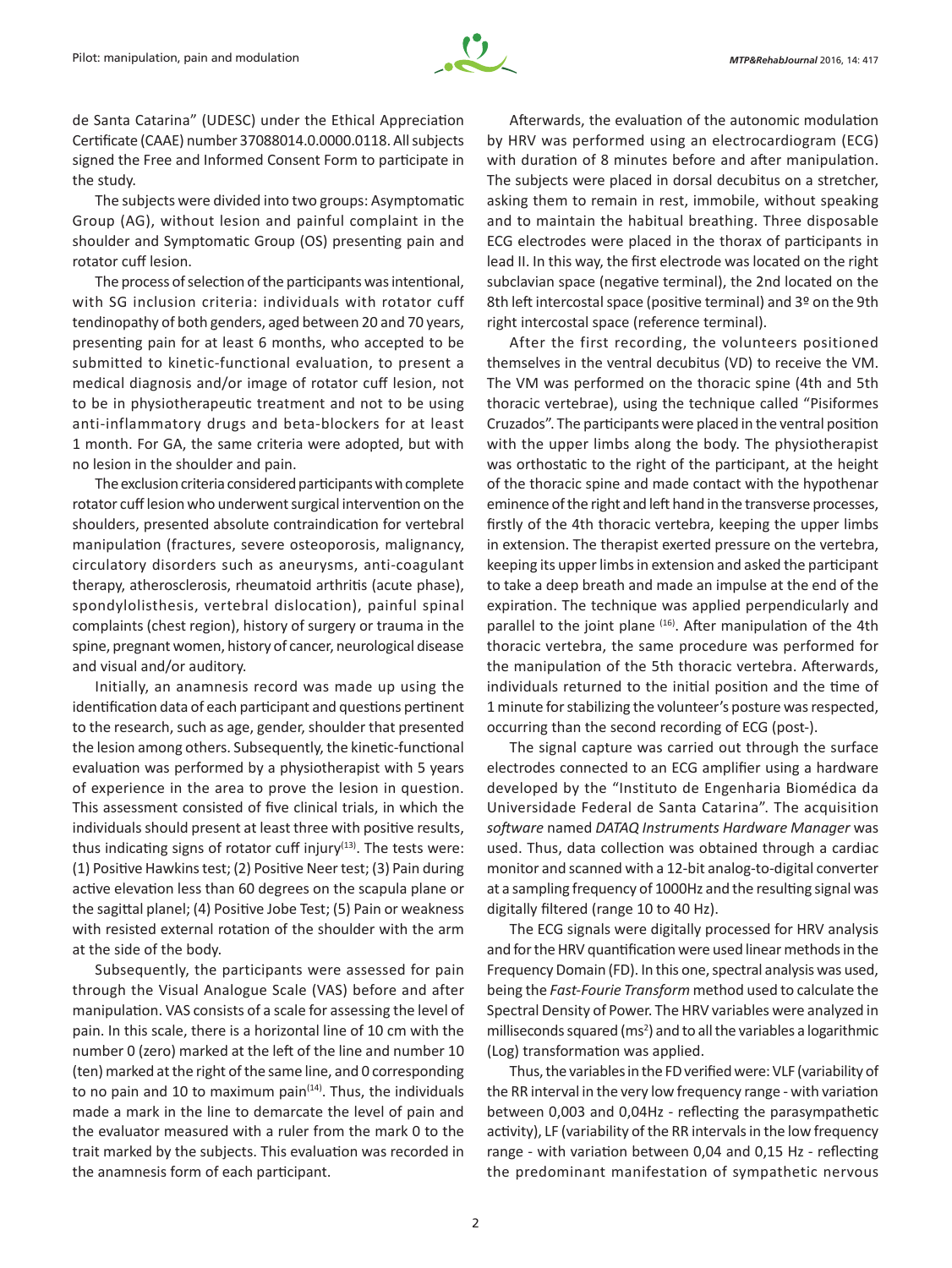

system), HF (variability of the RR interval in the high frequency range - with variation between 0,15 and 0,4Hz - reflecting the predominant manifestation of parasympathetic SNA) and LF / HF (ratio of LF and HF components reflecting the sympatho-vagal balance)<sup>(15)</sup>.

Statistical analysis was performed by the software SPSS 2.0 version. The data normality was tested by Shapiro-Wilk. To compare the means (pre versus post) of pain and intra‑group HRV, was used the Wilcoxon test and for the comparison between groups, was used the Mann Whitney test. For all tests was considered a significance level of 5%.

# **RESULTS**

The study sample was composed of 6 volunteers: AG n=3 (1 male and 2 females; mean age of 55,3 years) and SG n=3 (1 male and 2 females; mean age of 38,6 years).

The mean time that SG presented pain was 4,3 years. The mean pain verified by the VAS before the manipulation was 4 and after was 3,3, showing no statistically significant difference (p=0,317) (Figure 1).

Regarding the HRV in AG after thoracic VM, there was a decrease in the VLF variable, and an increase in the LF and HF variables, but there was no statistically significant difference (Figure 2).

In SG after thoracic VM, there was an increase in VLF, LF and HF variables, but there was no significant difference (Figure 3).

The LF/HF ratio between the groups was already different in the pre-manipulation condition. The AG presented lower value in the pre-manipulation situation in relation to the SG. After manipulation, the LF/HF ratio in AG increased, while SG decreased, however without significant difference between groups and in the same group (Figure 4).

# **DISCUSSION**

The present study, although there was no significant difference, showed reduction of pain after thoracic VM. This result is in line with another study in which shoulder pain was verified in 30 individuals with signs of RCT in pre and post thoracic manipulation, as well as the assessment of scapular kinematics performed with a three-dimensional apparatus, electromyographic analysis of the musculature and shoulder function. As a result there was immediate improvement in pain after vertebral manipulation and no significant differences were found in shoulder kinematics or shoulder muscle activity, suggesting that pain reduction could not be explained by these factors. The authors also cite as an important limitation of this study the inexistence of a placebo group or control group and therefore cannot establish a cause and effect relationship (17).

Likewise, the present study did not include a placebo group. Therefore, despite the sensation of reduction of the painful situation (although without significant difference), the possibility of the placebo effect is not ruled out $(18)$ , since this



Figure 1. Assessment of pain before and after thoracic vertebral manipulation in the Symptomatic Group (SG) (values expressed as mean and standard deviation).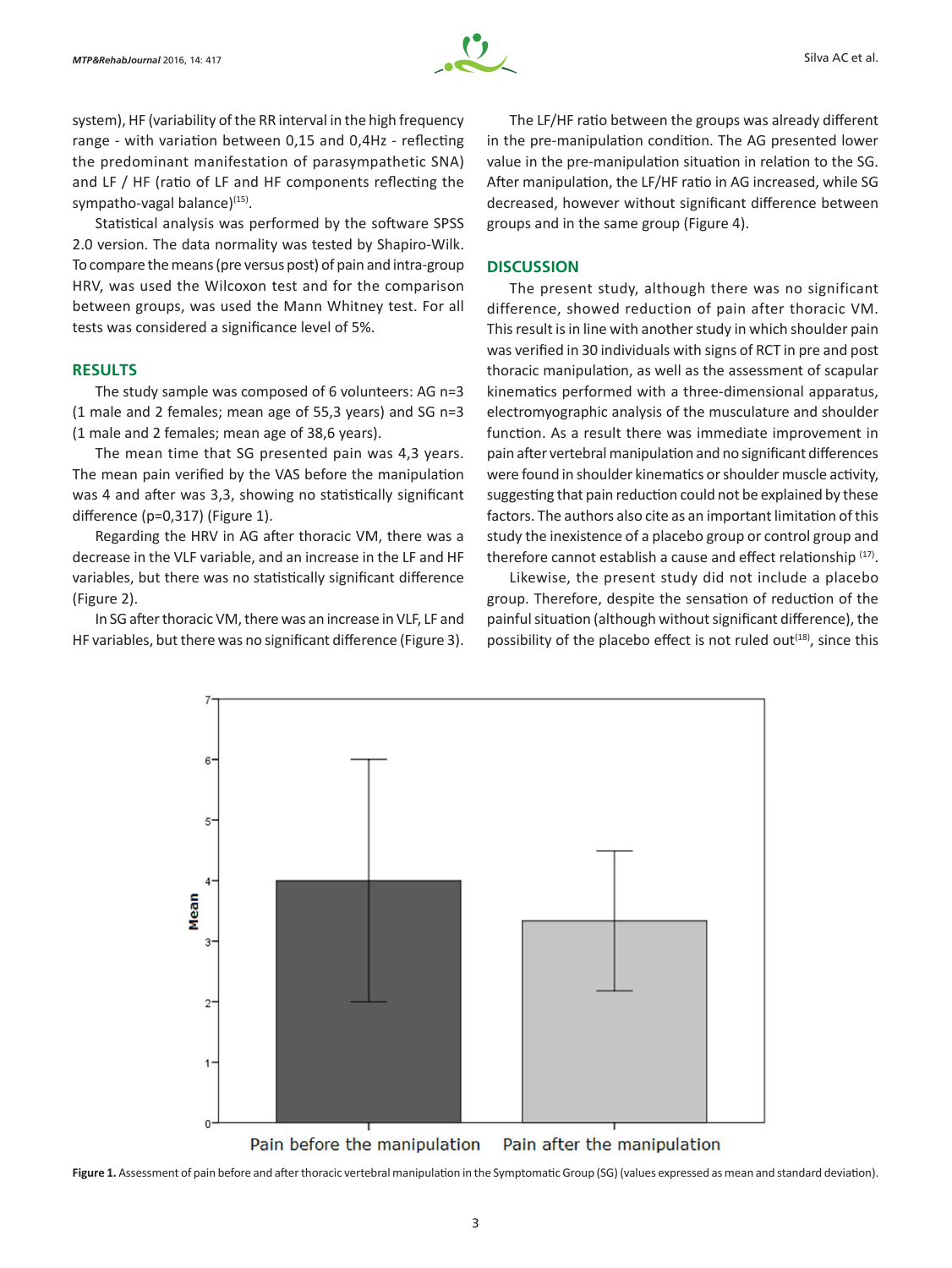is related to the perception that the actual therapy is being administered<sup>(18-20)</sup> presenting benefits.

Regarding HRV in SG, it was possible to notice an increase in VLF, HF and LF after thoracic VM, even without significant difference. As in the variables VLF and HF there is predominance of the parasympathetic activity and in



**Figure 2.** Comparison of the parameters of HRV analysis in the Frequency Domain (VLF, LF and HF) before and after thoracic vertebral manipulation in the Asymptomatic Group (AG) (values expressed in Log of the presented variables). VLF (p=0,83); LF (p=0,51); HF (p=0,83); VLF= Variability of RR intervals in the very low frequency range; LF= Variability of RR intervals in the low frequency range; HF= Variability of RR intervals in the high frequency range.



**Figure 3.** Comparison of the parameters of HRV analysis in the Frequency Domain (VLF, LF and HF) before and after thoracic vertebral manipulation in the Symptomatic Group (SG) (values expressed in Log of the presented variables). VLF (p= 0,83); LF (p= 0,83); HF (p= 0,51). VLF= Variability of RR intervals in the very low frequency range; LF= Variability of RR intervals in the low frequency range; HF= Variability of RR intervals in the high frequency range

LF sympathetic predominance  $(15)$ , may be assumed that after manipulation there was greater stimulation of the parasympathetic system in subjects with RCT.

This result goes to the opposite of the literature, since, in theory, a vertebral manipulation in the upper thoracic region would result in stimulation of the sympathetic nervous system. This effect would occur because the cellular bodies of the sympathetic fibers are on the sides of the spinal segments T1 to L2. In these regions of the spine, in which sympathetic innervation predominates, manipulation in the upper thoracic region could result in a sympathetic response (e.g. heart rate stimulation, increased blood pressure, and dilated pupils)<sup>(21,22)</sup>, and this feature was not present.

Both groups presented increased LF and HF variables after thoracic VM, although without significant difference. This same autonomic behavior was observed in another study, but with a significant alteration, which it verified the effects of thoracic VM and a simulated procedure on pre and post HRV, showing that manipulation of the thoracic spine was associated to changes in HRV that were not observed by the simulated procedure. This effect was observed by the low frequency (LF) and high frequency (HF) components that increased after the manipulation, whereas the subjects submitted to manipulation of the simulated thoracic spine did not present statistically significant variation $(23)$ .

The AG, in comparison to the SG, demonstrated a difference in the autonomic behavior only for the VLF variable, presenting a decrease after the thoracic VM. As previously mentioned, this variable is indicative of parasympathetic activity and can suggest $(15)$ , therefore, a decrease in parasympathetic nervous system after manipulation in these individuals, however, with no significance.

Other studies that performed the VM demonstrated a significant change in the VLF variable after manipulation, however, they were subjects with acute low back pain $(12)$ , different from the present study in which subjects presented



**Figure 4.** Comparison of the LF / HF ratio between the Asymptomatic Group (AG) and the Symptomatic Group (SG) before and after thoracic vertebral manipulation (values expressed in Log of the presented variables). LF/ HF Assintomático: Asymptomatic LF/HF (p= 0,83); LF/HF Sintomático: Symptomatic LF/HF (p= 0,51). Pré: Before; Pós: After; LF/HF= Ratio of low frequency and high frequency components.